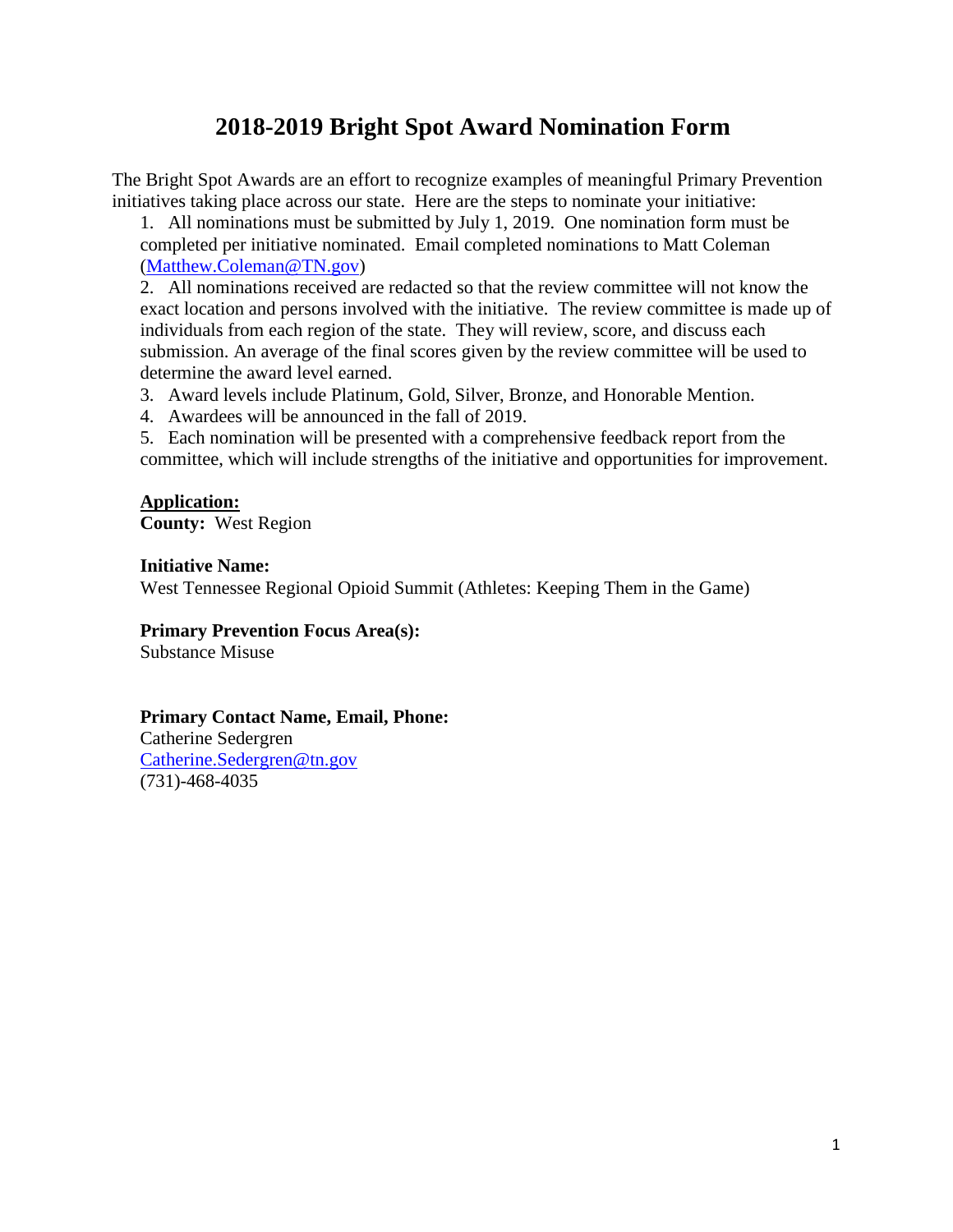#### **Bright Spot Award Questions**

# **Please explain why you think this initiative should be considered for the TDH Bright Spot Awards.**

(150 words max); (10 points available)

The Tennessee Department of Health – West Region created and conducted an innovative primary prevention initiative which will help facilitate meaningful policy changes throughout the West Tennessee Region. The West Tennessee Regional Opioid Summit: Athletes: Keeping Them in the Game, is the first known of its kind in Tennessee. Committee members utilized a collective impact approach over the course of ten months to determine how best to prevent the issue of opioid use among athletes and encourage action.

Currently, only one county in West Tennessee requires random mandatory drug testing for all students participating in athletics according to their school district's drug testing policy. This initiative targeted high school athletic coaches, athletic directors, school administrators and nurses, and Coordinated School Health officials and aimed to bring awareness to this issue and promote policy change at the school district level to reduce substance use and misuse among athletes and students alike.

## **Why is this initiative important to your community? Is this initiative contributing to a policy, systems, and/or environmental change<sup>1</sup> in the community?** (300 words max); (75 points available)

According to a new report released by the National Security Council, Americans are more likely to die from an opioid overdose than from a car accident. In 2017, there were 1,268 opioid overdose deaths and more opioid prescriptions written than there were people in Tennessee.

In the United States, 17.3% of high school athletes suffered injuries requiring a doctor's attention. With over 110,000 registered high school athletes in Tennessee, student athletes make up approximately 33% of the high school population. Due to the increased risk of injury that comes with varsity level athletic sports and the added emotional stresses of high-level competition, athletes are at greater risk to engage in the recreational use of opioids.

The West TN Regional Opioid Summit highlighted the mandatory drug testing policy for high school student athletes used by Camden Central High in Benton County, Tennessee and the process the school district went through to adopt said policy. By recommending policies and implementations designed to prevent opioid misuse in the student athlete population, the West TN Regional Opioid Summit aimed to protect student athletes from the burdens of disease and various negative consequences associated with opioid misuse and addiction.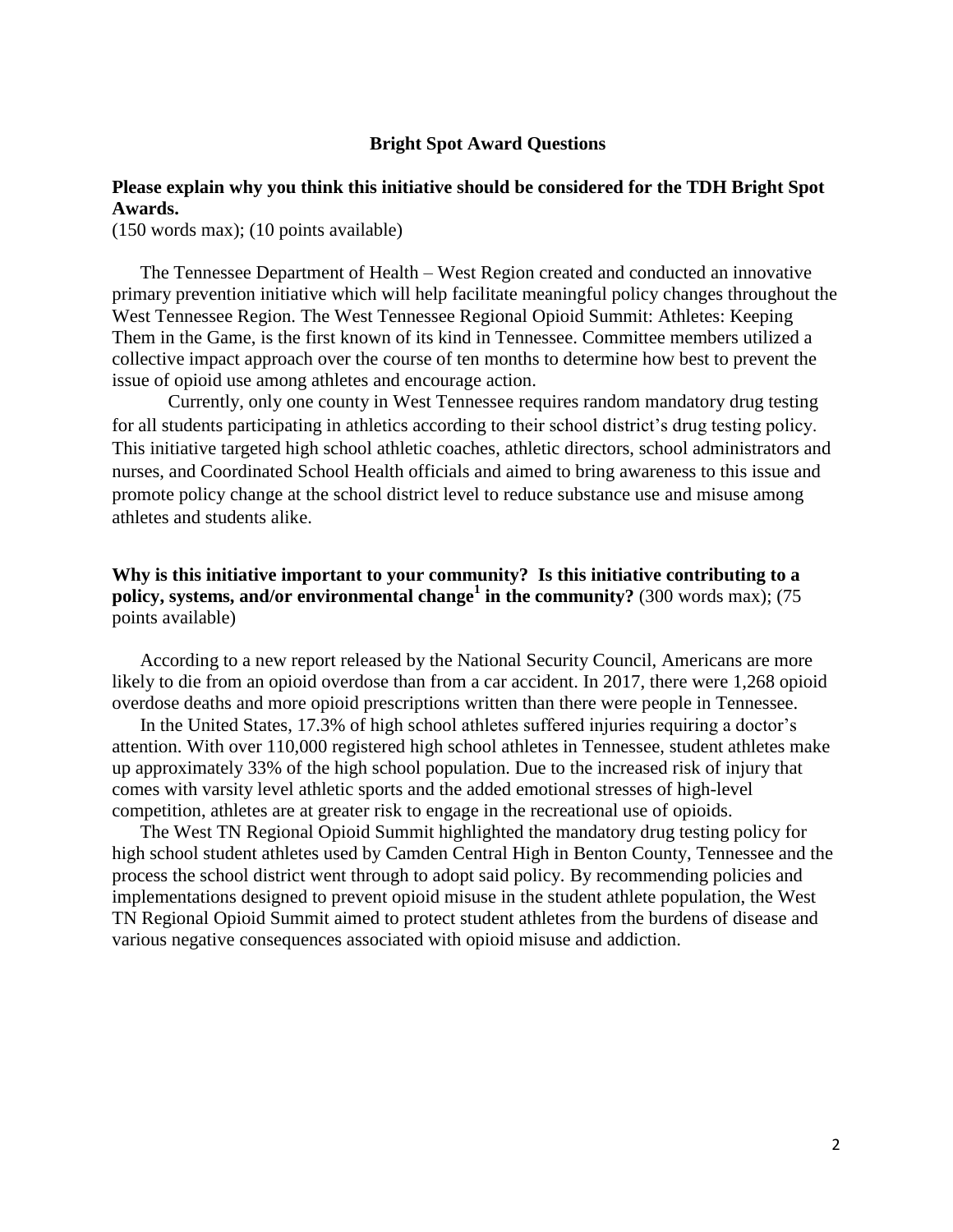**What are the SMART objective goals and major purpose(s) of this initiative? (SMART objectives are Specific, Measurable, Attainable, Relevant, and Time Bound. Example: By May 2019; all soft drink machines in Lauderdale County Schools will be turned off during the school day, per school board policy.)** (300 words max); (10 points available)

# **Short Term Goals:**

- By October 31, 2018 determine best way to reach target audience regarding preventing opioid use and misuse among high school athletes.
- By December 31, 2018; set date for Regional Opioid Summit.
- By February 28, 2019; secure topics and speakers for Regional Opioid Summit.
- By May 15, 2019; register at least 50 coaches, administrators, school nurses, and coordinated school health officials from West Tennessee.
- By June 5, 2019; host West TN Regional Opioid Summit at Jackson-Madison County General Hospital.

# **Long Term Goals:**

- By December 31, 2019; reconvene project committee to review evaluation data and plan next steps to continue to facilitate meaningful policy changes in schools throughout the West Tennessee Region.
- By December 31, 2022, increase by 1 the number of school districts in West Tennessee who adopt random mandatory drug testing policies for athletes.
- By December 31, 2025; reduce the number of high school students who report misusing prescription pain medication on the Youth Risk Behavior Survey.

**What is the annual budget and funding source for this initiative? If no funding is available, how have you implemented or sustained the initiative?** (150 words max); (5 points available)

There was no annual budget for this initiative. With support from the Regional Director, funds were allocated from the regional training budget to purchase lunch for all summit participants. Boxed lunches and drinks were purchased for attendees from the Jackson-Madison County General Hospital. No other costs were incurred. The total cost of the summit was \$425.80.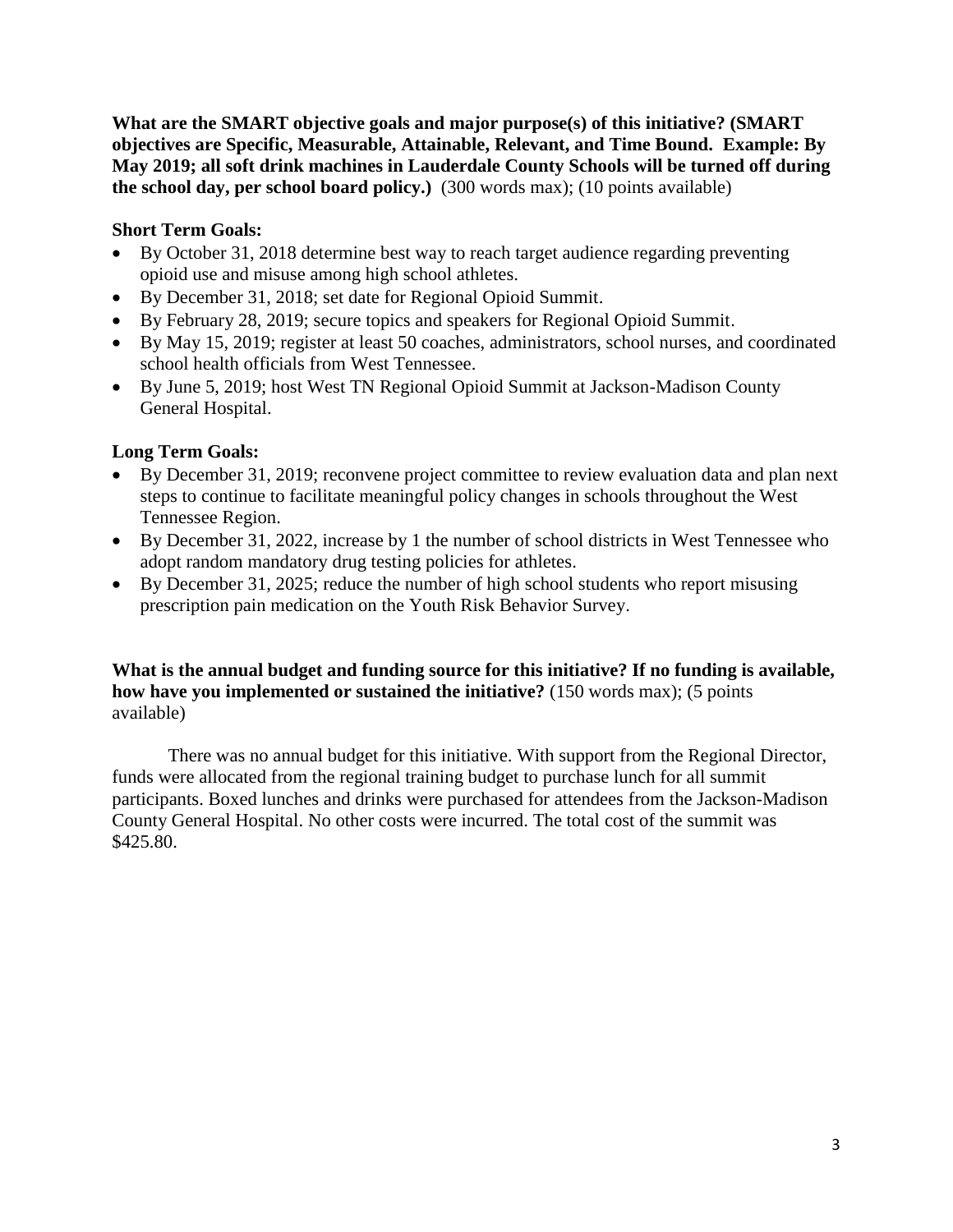# **Have community partners helped with the initiative? What are the roles of these partners?**  (300 words max); (20 points available)

The West Tennessee Regional Opioid Summit received significant and vital support from several key community partners and leaders:

- **Quill Brabham,** Director of Madison County Health Department
	- o Role: assisted in planning and organizing the summit, invited media to the event.
- **Dr. Lisa Piercy,** Commissioner of the Tennessee Department of Health
	- o Role: opened the summit and delivered the purpose statement.
- **Monty Burks**, Tennessee Department of Mental Health & Substance Abuse Services, Director of Special Projects
	- o Role: delivered his personal testimony and shared how the opioid crisis uniquely affects athletes.
- **Melesa Lassiter,** Northwest TN Regional Opioid Prevention Specialist
	- o Role: member of the planning committee; recruited Adam Guinn to share his personal testimony, and summit presenter on signs and symptoms of opioid abuse.
- **Adam Guinn, Business owner and former collegiate baseball player** o Role: recorded personal testimony to play at summit.
- **Jimmy Smith,** Obion County General Sessions Judge
	- o Role: spoke at summit on the topic of generational illicit drug abuse.
- **Shawn McDowell,** Camden Central High School Principal
	- o Role: helped shape the summit agenda topics and spoke to attendees on the process of school district policy change and the outcomes Benton County has seen since implementing their mandatory drug testing policy.
- **Jackson-Madison County General Hospital**
	- o Role: provided conference room for the summit and catered lunch.
- **WBBJ and WNBJ**
	- o Role: provided media coverage for the summit.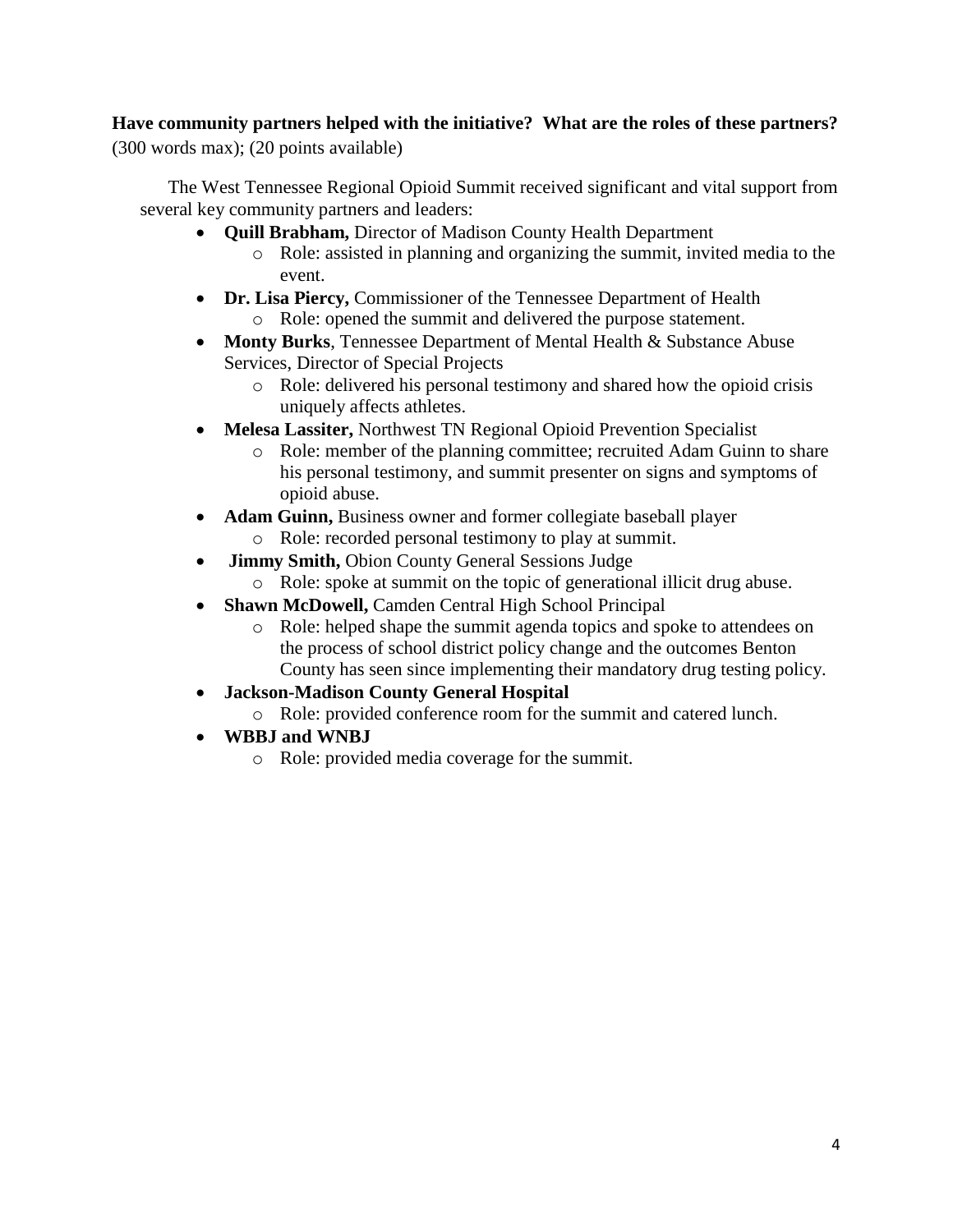**Describe your staff's involvement, including the interdisciplinary team approach taken with this initiative? Begin with the planning process; explain staff roles in planning and implementing the initiative. Discuss how you foster creative scheduling so that clinical staff can lend their expertise?** (350 words max); (20 points available)

From the initial planning stages it was essential to those involved to create an interdisciplinary committee. The committee grew from seven staff members to eleven in the first few months of planning as more skills and perspectives were required to meet stated goals. The committee fostered creative scheduling by hosting monthly meetings in different parts of the region to accommodate community members. Further, face-to-face meetings were intended to provide progress updates and designate duties while the bulk of the work was completed through regular communication via phone calls and emails. In addition to community partners, the committee included the following staff members:

- **Marilyn Barnes,** West TN Regional Director
	- o Role: led the initiative and booked the event with the Jackson-Madison County General Hospital and assisted in the acquisition of key speakers**.**
- **Christie Morris,** West TN Assistant Regional Director
	- o Assisted in planning and securing food for the summit.
- **Myrtle Russell,** Director of Community Services
	- o Role: led the formation of the committee and oversaw the preparation and implementation of the initiative.
- **Catherine Sedergren,** Regional Assessment & Planning Coordinator
	- o Role: led monthly meetings, prepared information on the risks and effects of opioid misuse in West Tennessee, created the summit evaluation tool, and provided closing remarks at the summit.
- **Megan Sills,** Assistant Health Promotions Director
	- o Role: reviewed and assessed school drug testing policies across West Tennessee and used findings to develop a region-wide map depicting current policy status, developed and managed the Event Brite registration system, and assisted with day-of coordination of the summit.
- Matt McDaniel, County Director
	- o Role: researched CEU and in-service requirements and served as moderator for the summit
- **Tracy Byrd, County Director** 
	- o Role: assisted with planning the summit and compiled the speaker bios for participant packets.
- **Crystal Floyd,** Public Health Educator
	- o Role: invited community leaders to the committee to provide invaluable insight into the target audience and promoted the event to community leaders and local coaches.
- **Shenika Bond**, Public Health Educator
	- o Role: assisted with planning the summit and day-of coordination as well as designed the save-the-date flyers and participant certificates.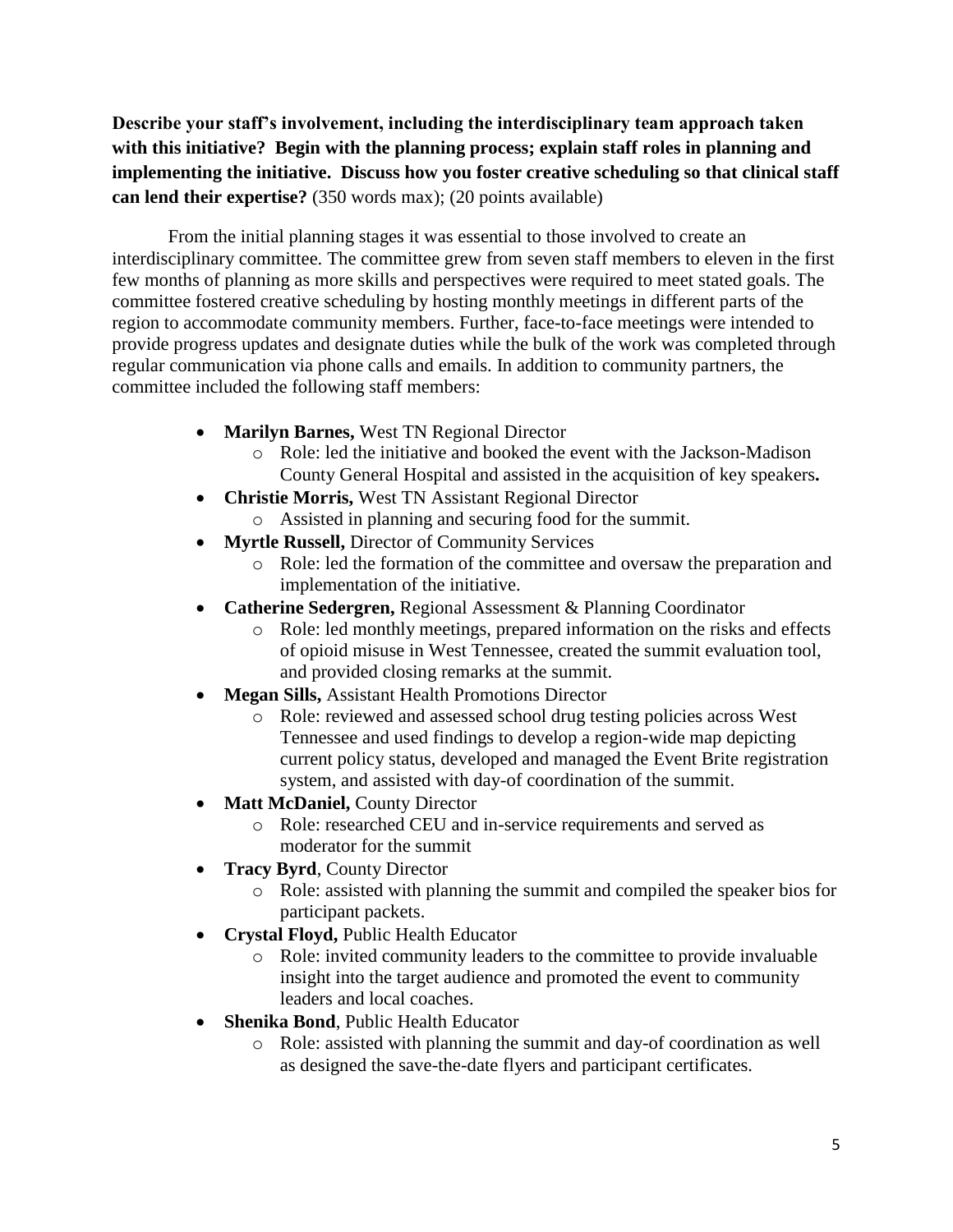# **In what way is this initiative especially innovative? How is this initiative different from other similar programs? Is there a specific idea tested with this approach? Is this work informed by relevant literature or research studies?** (400 words max); (20 points available)

The West Tennessee Regional Opioid Summit: Athletes: Keeping Them in the Game, is the first known of its kind in Tennessee. This initiative is different from other programs addressing opioid abuse in that committee members utilized a collective impact approach to move beyond providing basic education and awareness to actively outlining the process of policy change for the primary prevention of opioid abuse among athletes.

This work was informed by the following: successful efforts of the Arizona Department of Health, which coordinated multiple programs and enacted policy changes at the state level; by Tennessee's Youth Risk Behavior Survey results pertaining to prescription pain medication use among high school students; and by the current school district drug-testing policies in West Tennessee. Committee members Catherine Sedergren and Megan Sills evaluated each school district's drug-testing policy in order to develop a comprehensive map of West Tennessee depicting the current state of drug-testing policies across the region. The summit included speakers ranging from local community and government leaders to the state Commissioner of Health, Lisa Piercy, M.D. The summit presented information collected from national and state sources such as the Centers for Disease Control and Prevention, The Tennessee Department of Health, The Tennessee Department of Education, and the United States Census Bureau.

Further, this initiative intentionally involved local community leaders in both the planning and implementation phases so that participants would leave the summit armed with the knowledge and tools necessary to encourage policy change designed to prevent opioid misuse among high school athletes and students at large, thereby utilizing an upstream approach to prevent substance misuse before it starts.

These methods of promotion, outreach, and sharing are just some of the many innovations used by the West Tennessee Region to combat the dangers of opioid use in Tennessee among student athletes to actively prevent opioid addiction and misuse. After creating measurable changes in the knowledge and perception of community leaders, the committee plans to build on these innovations and to continue to facilitate policy change.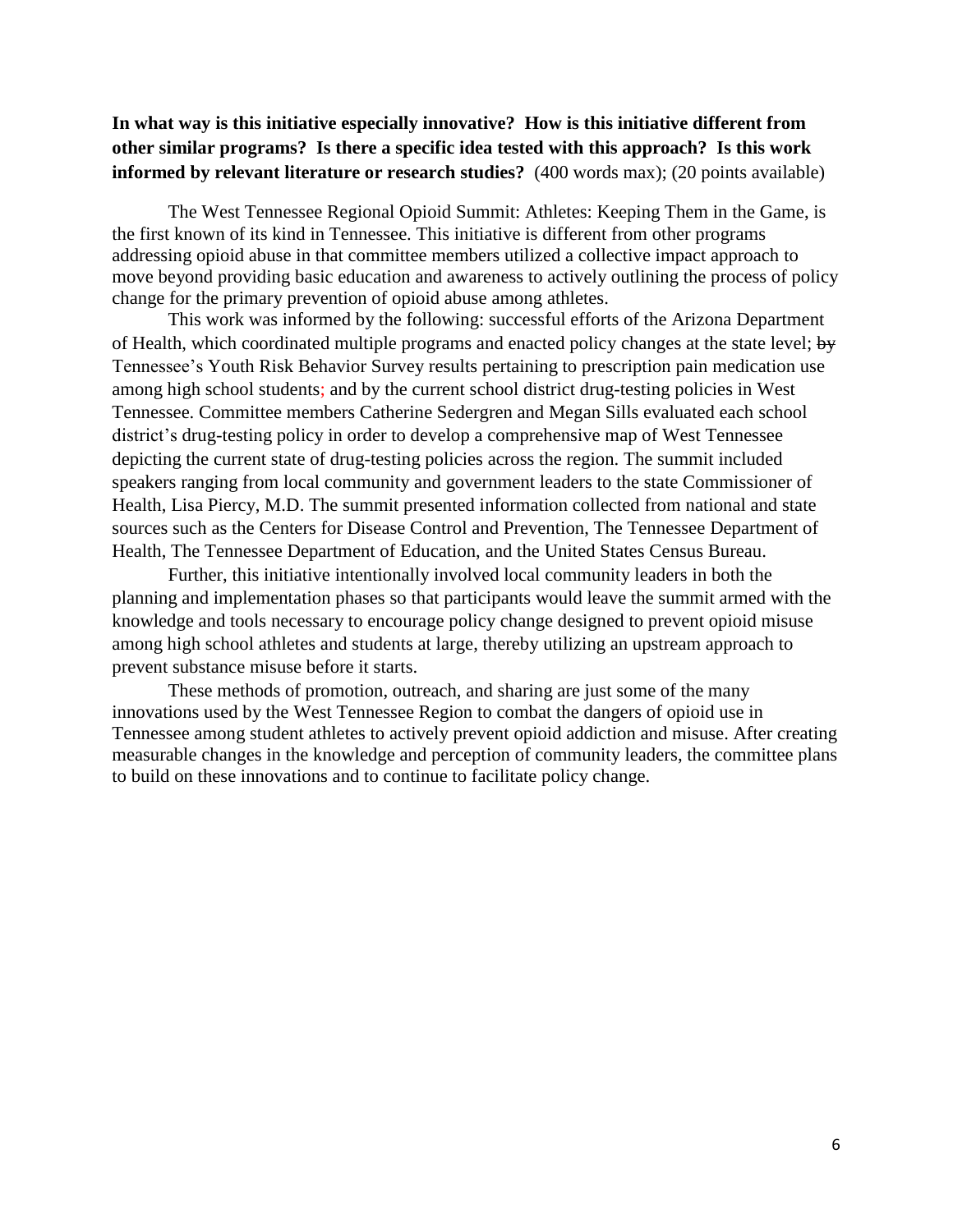## **How are you evaluating the effectiveness of the initiative? Is the initiative on track to achieve stated goals or has it achieved stated goals?** (350 words max); (20 points available)

This initiative has achieved its short term goals and is on track to achieve its long term goals as well. The planning committee of the West Tennessee Regional Opioid Summit planned and is currently undergoing an extensive evaluation process of the initiative's effectiveness and measurable productivity. At the conclusion of the summit, attendees completed surveys to assess levels of change in knowledge, attitude, and behavioral intentions, and identify specific ways the West Tennessee Region can help address the issue of opioid use within schools on the local level.

Based on the survey responses of the 102 community leaders in attendance, 92% of the participants found the summit to be timely and informative and 90.2% of the attendees stated they intended to incorporate the knowledge and skills learned from the summit into their profession. Our assessment of the participants' attitudes toward strengthening school drug testing policies found that 91% supported the initiative's desired policy changes. However, only 31% of the participants stated their school was ready to address this issue and was prepared to strengthen its drug testing policy.

This data displays the success of the initiative to create a change in knowledge, attitude, and behavioral intentions among participants, while also displaying the need to bring the discussions and information shared at the regional level back to the communities. Public health educators in the West Region are using this data to work alongside their athletic coaches and school districts to support them in strengthening their drug testing policies.

#### **What limitations or obstacles might be expected if others wished to replicate this initiative?**  (300 words max); (50 points available)

The major obstacles to implementing a primary prevention initiative designed to influence policy change include: adequate time for initiative planning, identifying key stakeholders, and attaining buy-in from the target audience.

Adequate time is required to find and determine the most beneficial and impactful combination of resources and scheduling for any primary prevention initiative, especially an initiative that intends to promote policy change. The West Tennessee Regional Opioid Summit was planned over the course of ten months. During this time the initiative underwent various changes in purpose, focus, scheduling, and resourcing in order to find the best possible combination of the total options the committee had for influencing policy change to reduce substance misuse.

Attaining buy-in from community leaders who can generate the desired impacts of the initiative is instrumental in achieving the prevention of any health outcome. For this initiative, this required first securing buy-in from a member of the target audience and leveraging their unique knowledge and experiences to determine the best way to encourage participation in the initiative.